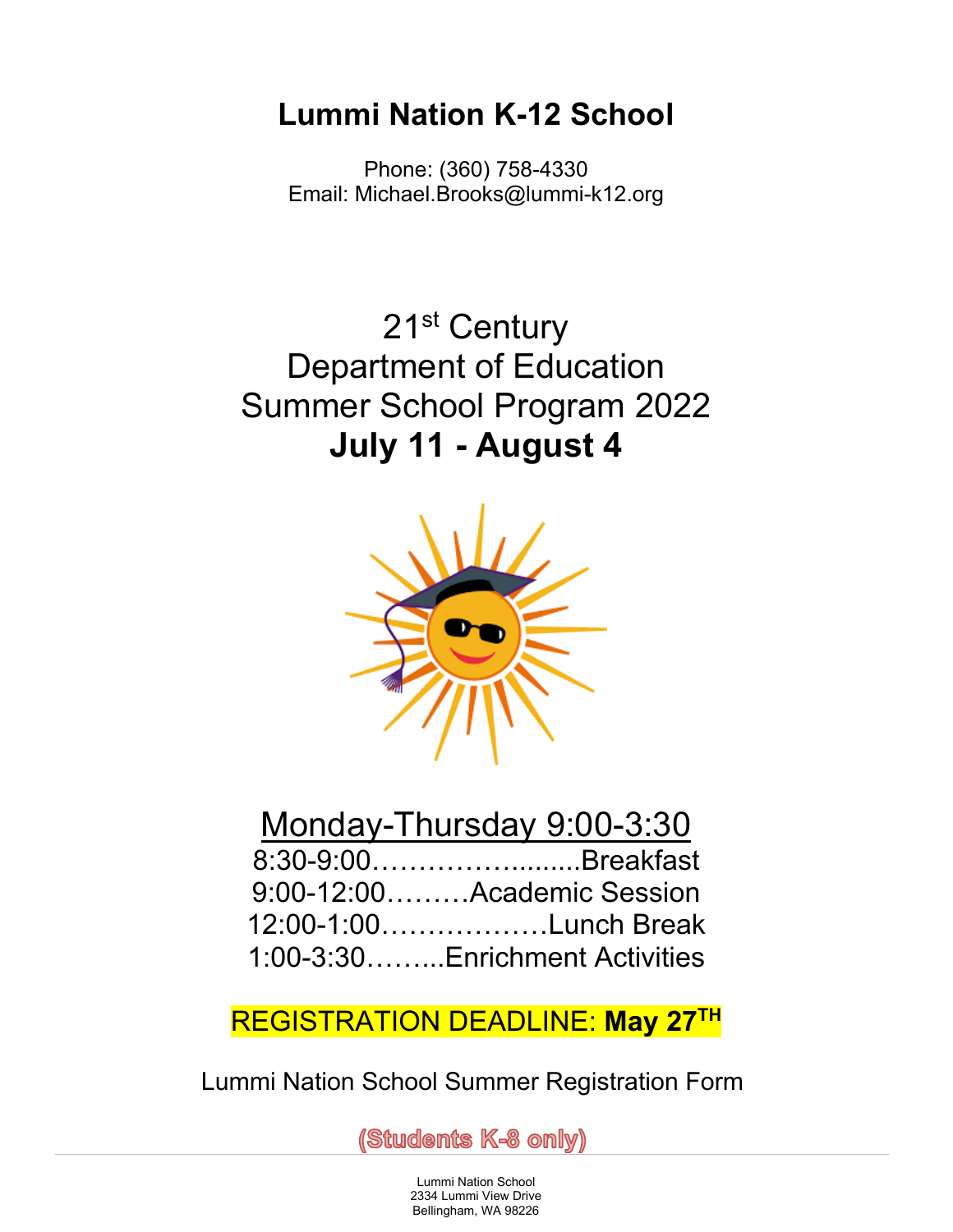| (Please Print)                                                                                                                                                                                                                                                                                                                          |                        |                                    |  |                                             |                                 |                          |                           |  |  |  |
|-----------------------------------------------------------------------------------------------------------------------------------------------------------------------------------------------------------------------------------------------------------------------------------------------------------------------------------------|------------------------|------------------------------------|--|---------------------------------------------|---------------------------------|--------------------------|---------------------------|--|--|--|
| Today's date:                                                                                                                                                                                                                                                                                                                           | <b>Current School:</b> |                                    |  |                                             |                                 | Current Grade (2017-18): |                           |  |  |  |
| <b>STUDENT INFORMATION</b>                                                                                                                                                                                                                                                                                                              |                        |                                    |  |                                             |                                 |                          |                           |  |  |  |
| First:<br>Last name:                                                                                                                                                                                                                                                                                                                    |                        | Middle:                            |  | SPED:<br>Check box:<br>$\Box$ Yes $\Box$ No | Birth date:<br>$\left  \right $ | Age:                     | Gender<br>$\Box M \Box F$ |  |  |  |
|                                                                                                                                                                                                                                                                                                                                         |                        | <b>PARENT/GUARDIAN INFORMATION</b> |  |                                             |                                 |                          |                           |  |  |  |
| 1. Last name:<br>First:                                                                                                                                                                                                                                                                                                                 |                        |                                    |  | Cell Phone:                                 |                                 |                          |                           |  |  |  |
|                                                                                                                                                                                                                                                                                                                                         |                        |                                    |  | Email:                                      |                                 |                          |                           |  |  |  |
|                                                                                                                                                                                                                                                                                                                                         |                        |                                    |  |                                             | Home Phone:                     |                          |                           |  |  |  |
| 2. Last name:<br>First:                                                                                                                                                                                                                                                                                                                 |                        |                                    |  | Cell Phone:                                 |                                 |                          |                           |  |  |  |
|                                                                                                                                                                                                                                                                                                                                         |                        |                                    |  |                                             |                                 | Email:                   |                           |  |  |  |
|                                                                                                                                                                                                                                                                                                                                         |                        |                                    |  | Home Phone:                                 |                                 |                          |                           |  |  |  |
| ADDRESS: WHERE STUDENT WILL BE PICKED UP AND DROPPED OFF DAILY                                                                                                                                                                                                                                                                          |                        |                                    |  |                                             |                                 |                          |                           |  |  |  |
| Street:                                                                                                                                                                                                                                                                                                                                 |                        | City/State:<br>Apt. #:             |  |                                             | Zip Code                        |                          |                           |  |  |  |
|                                                                                                                                                                                                                                                                                                                                         |                        | <b>EMERGENCY CONTACTS</b>          |  |                                             |                                 |                          |                           |  |  |  |
| 1. Last name:<br>First:                                                                                                                                                                                                                                                                                                                 |                        |                                    |  |                                             | Cell Phone:                     |                          |                           |  |  |  |
|                                                                                                                                                                                                                                                                                                                                         |                        |                                    |  |                                             | Home Phone:                     |                          |                           |  |  |  |
|                                                                                                                                                                                                                                                                                                                                         |                        |                                    |  |                                             |                                 |                          |                           |  |  |  |
| 2. Last name:                                                                                                                                                                                                                                                                                                                           | First:                 |                                    |  |                                             | Cell Phone:                     |                          |                           |  |  |  |
|                                                                                                                                                                                                                                                                                                                                         |                        |                                    |  | Home Phone:                                 |                                 |                          |                           |  |  |  |
|                                                                                                                                                                                                                                                                                                                                         |                        | <b>INSURANCE INFORMATION</b>       |  |                                             |                                 |                          |                           |  |  |  |
| Primary Insurance:                                                                                                                                                                                                                                                                                                                      |                        |                                    |  |                                             |                                 |                          |                           |  |  |  |
| <b>Subscriber Name:</b>                                                                                                                                                                                                                                                                                                                 |                        | Group #:                           |  |                                             |                                 | Policy #:                |                           |  |  |  |
| Secondary Insurance:                                                                                                                                                                                                                                                                                                                    |                        |                                    |  |                                             |                                 |                          |                           |  |  |  |
| <b>Subscriber Name:</b>                                                                                                                                                                                                                                                                                                                 |                        | Group #:                           |  |                                             | Policy #:                       |                          |                           |  |  |  |
| The above information is true to the best of my knowledge. I authorize my insurance<br>benefits be paid directly to the physician. I understand that I am financially responsible for<br>any balance. I also authorize LNS 21st Century Summer School or insurance company to<br>release any information required to process my claims. |                        |                                    |  |                                             |                                 |                          |                           |  |  |  |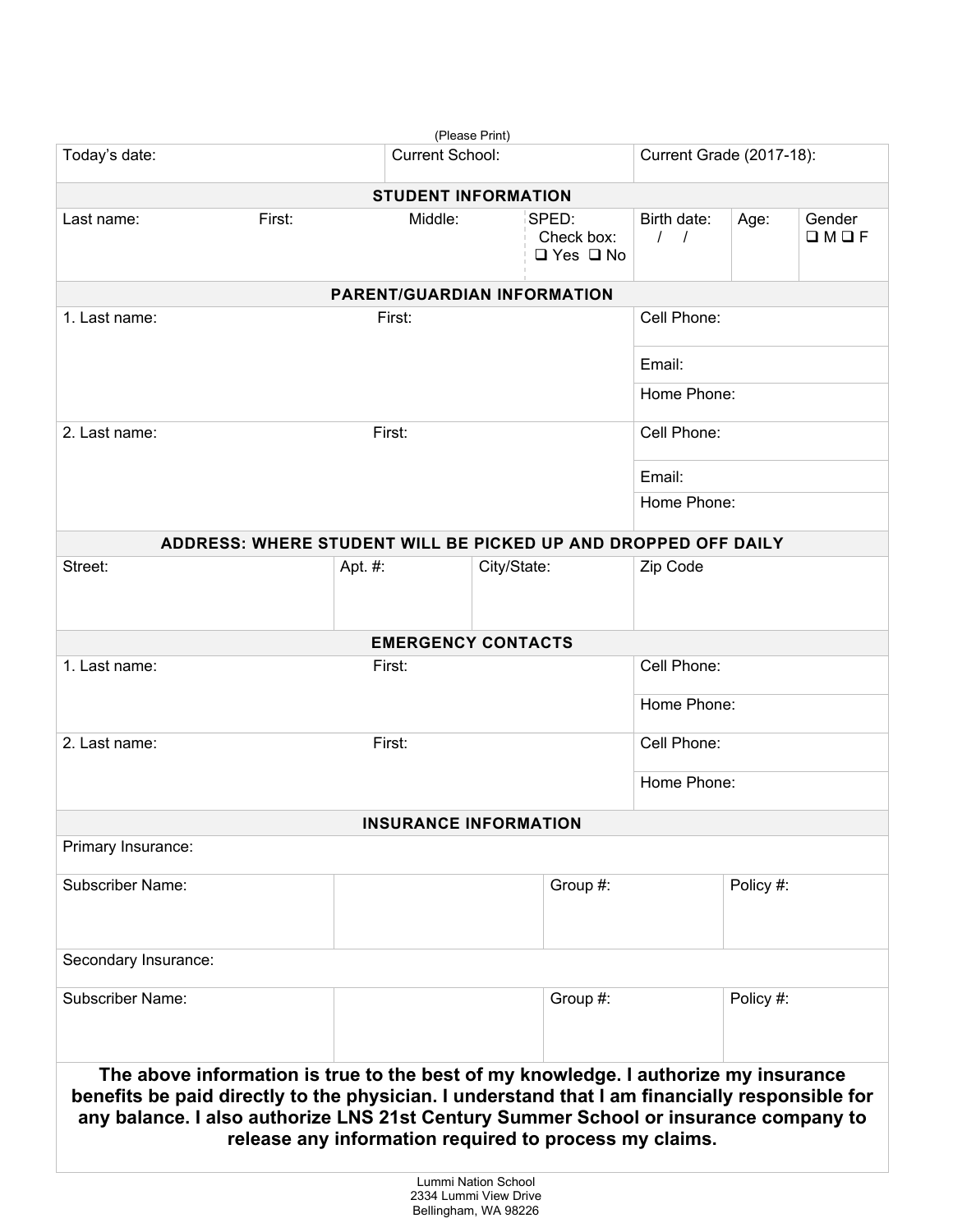### **SCHOOL HEALTH/MEDICATION FORM**

| <b>Student Name:</b>                                                                                                                                                                                                                                                                                                                                                                                                                                                                                                                                                                                                                                                                                                                                   |                        | Physician Name:                                                 |                            | Physician Address: |                           |  |  |  |  |
|--------------------------------------------------------------------------------------------------------------------------------------------------------------------------------------------------------------------------------------------------------------------------------------------------------------------------------------------------------------------------------------------------------------------------------------------------------------------------------------------------------------------------------------------------------------------------------------------------------------------------------------------------------------------------------------------------------------------------------------------------------|------------------------|-----------------------------------------------------------------|----------------------------|--------------------|---------------------------|--|--|--|--|
| <b>MEDICATIONS</b>                                                                                                                                                                                                                                                                                                                                                                                                                                                                                                                                                                                                                                                                                                                                     |                        |                                                                 |                            |                    |                           |  |  |  |  |
| Medication:                                                                                                                                                                                                                                                                                                                                                                                                                                                                                                                                                                                                                                                                                                                                            | Reason for medication: |                                                                 | Medication dose:           |                    | Direction for medication: |  |  |  |  |
| Directions:<br>Medication taken on site:<br>$\Box$ Yes* $\Box$ No                                                                                                                                                                                                                                                                                                                                                                                                                                                                                                                                                                                                                                                                                      |                        |                                                                 |                            |                    |                           |  |  |  |  |
| *If yes, you must see the LNS school nurse for a form to take to your physician.                                                                                                                                                                                                                                                                                                                                                                                                                                                                                                                                                                                                                                                                       |                        |                                                                 |                            |                    |                           |  |  |  |  |
| My child has a life threatening condition - please notify the nurse:<br>$\Box$ Yes* $\Box$ No                                                                                                                                                                                                                                                                                                                                                                                                                                                                                                                                                                                                                                                          |                        |                                                                 |                            |                    |                           |  |  |  |  |
|                                                                                                                                                                                                                                                                                                                                                                                                                                                                                                                                                                                                                                                                                                                                                        |                        |                                                                 | <b>ALLERGY INFORMATION</b> |                    |                           |  |  |  |  |
| Student allergy: □ None                                                                                                                                                                                                                                                                                                                                                                                                                                                                                                                                                                                                                                                                                                                                |                        |                                                                 | Describe allergy:          |                    |                           |  |  |  |  |
| □ Food __________________________                                                                                                                                                                                                                                                                                                                                                                                                                                                                                                                                                                                                                                                                                                                      |                        |                                                                 | Required treatment:        |                    |                           |  |  |  |  |
| $\Box$ Environmental                                                                                                                                                                                                                                                                                                                                                                                                                                                                                                                                                                                                                                                                                                                                   |                        | Does student carry a medical device: $\square$ Yes $\square$ No |                            |                    |                           |  |  |  |  |
| <b>WAIVER TO CARRY EMERGENCY MEDICAL DEVICE</b>                                                                                                                                                                                                                                                                                                                                                                                                                                                                                                                                                                                                                                                                                                        |                        |                                                                 |                            |                    |                           |  |  |  |  |
| The prescribed device is:                                                                                                                                                                                                                                                                                                                                                                                                                                                                                                                                                                                                                                                                                                                              | $\Box$ Inhaler         | $\Box$ Epi Pen                                                  | $\Box$ Other:              |                    |                           |  |  |  |  |
| All emergency medical devices (inhalers, EpiPens, etc.) must be carried on the individual's person or with the nurse,<br>while attending summer school. I,<br>hereby request that<br>be allowed to keep the appropriate prescribed device on his/her person or with the<br>nurse, while participating in summer school.                                                                                                                                                                                                                                                                                                                                                                                                                                |                        |                                                                 |                            |                    |                           |  |  |  |  |
| <b>OTHER HEALTH CONCERNS</b>                                                                                                                                                                                                                                                                                                                                                                                                                                                                                                                                                                                                                                                                                                                           |                        |                                                                 |                            |                    |                           |  |  |  |  |
| Please describe any other health concerns:                                                                                                                                                                                                                                                                                                                                                                                                                                                                                                                                                                                                                                                                                                             |                        |                                                                 |                            |                    |                           |  |  |  |  |
| <b>AUTHORIZATION FOR EMERGENCY PROCEDURE</b>                                                                                                                                                                                                                                                                                                                                                                                                                                                                                                                                                                                                                                                                                                           |                        |                                                                 |                            |                    |                           |  |  |  |  |
| I hereby represent that the above information is correct. I am authorized to provide the<br>medical information and release authorization contained herein and agree to release Lummi<br>Nation School and its agents from any and all liability arising as a result of this waiver. If the<br>parents and authorized physician named on the registration record cannot be reached at<br>the time of an emergency and the immediate observation or treatment is urgent in the<br>judgment of the school authorities, I authorize and direct the school authorities to send the<br>accompanied child to the hospital or doctor most easily accessible. I understand that I will<br>assume full responsibility for the payment of any services rendered. |                        |                                                                 |                            |                    |                           |  |  |  |  |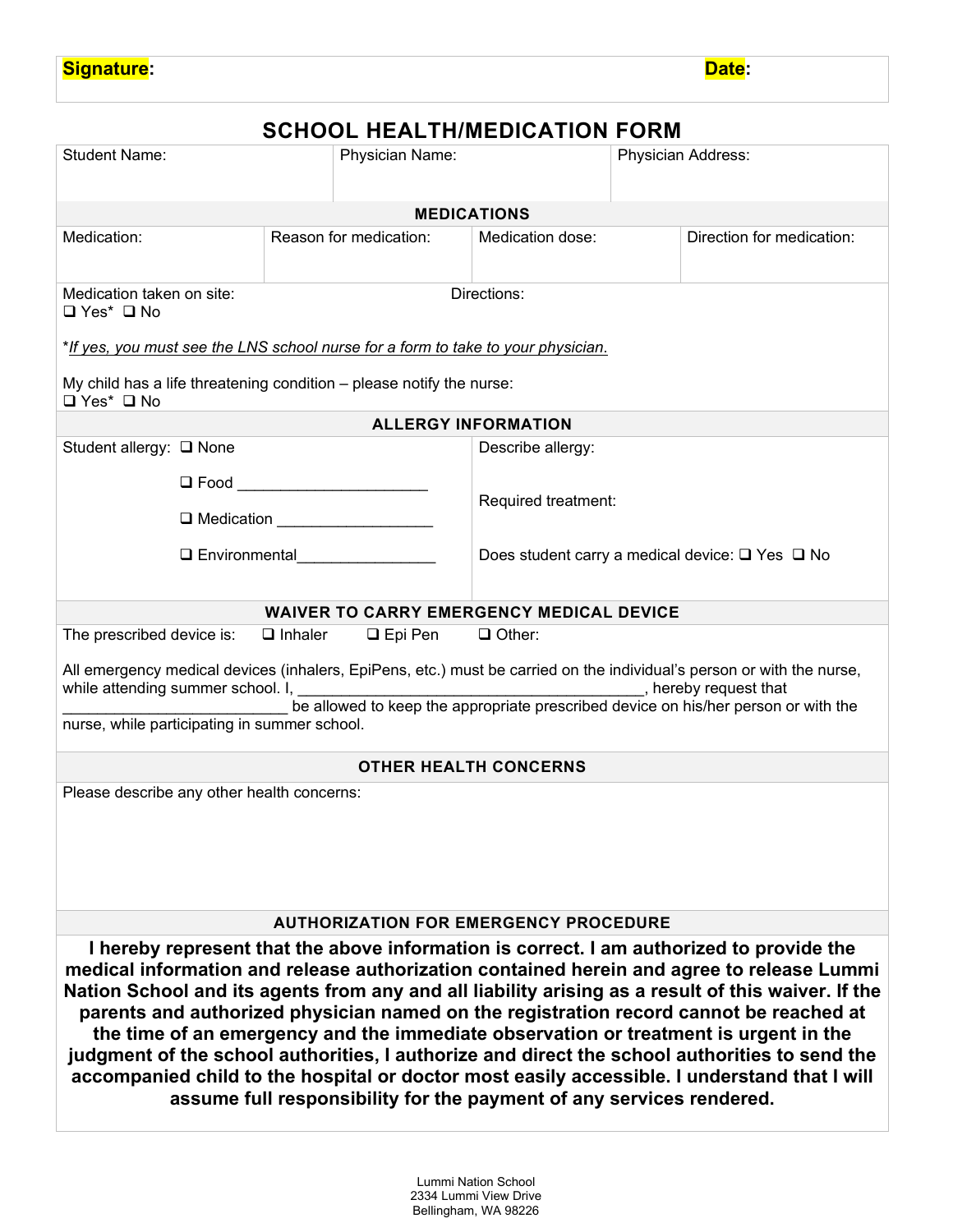## **AUTHORIZATIONS**

Student Name:

#### **FIELD TRIPS/STUDENT TRAVEL**

I give permission for my child to participate in classroom/school field trips. I also give permission for my child to be transported by Lummi Nation School, J.O.M., Youth Outreach, or LTHC employees as deemed necessary for school or emergency related purposes. I understand that students are expected to remain with the group unless written permission is given by me to do otherwise.

Check box:  $\Box$  Yes  $\Box$  No

#### **AUTHORIZATION FOR PICK UP**

The following people are authorized to pick up my child/children:

Name: Cell phone #:

Name:  $\blacksquare$  Name:

Name: Cell phone #:

Name:  $\blacksquare$ 

#### **SUNSCREEN**

I understand that I am responsible for supplying sunscreen to my child to be used while at summer school.

Check box:  $\Box$  Yes  $\Box$  No

#### **PHOTOGRAPHY RELEASE**

I give permission to use and reproduce my child's name/image for promotional purposes related to Lummi Nation School and the 21<sup>st</sup> Century grant.

Check box:  $\Box$  Yes  $\Box$  No

#### **CODE OF CONDUCT/RULES/EXPECTATIONS**

I have read, understand, and have reviewed with my child the Lummi Nation School Policies and Procedures found at: [http://www.lummi-k12.org/Kalis\\_Docs/LNS\\_Policies\\_and\\_Procedures\\_Updated\\_DEC\\_12\\_2014.pdf.](http://www.lummi-k12.org/Kalis_Docs/LNS_Policies_and_Procedures_Updated_DEC_12_2014.pdf) I acknowledge that my child/children will be subject to all Lummi Nation School's Policies and Procedures while attending the summer school program.

Check box:  $\Box$  Yes  $\Box$  No

#### **PARENT AUTHORIZATION**

**I authorize that I understand and have given consent to the above waivers, releases, and permissions.** 

**Signature: Date:**